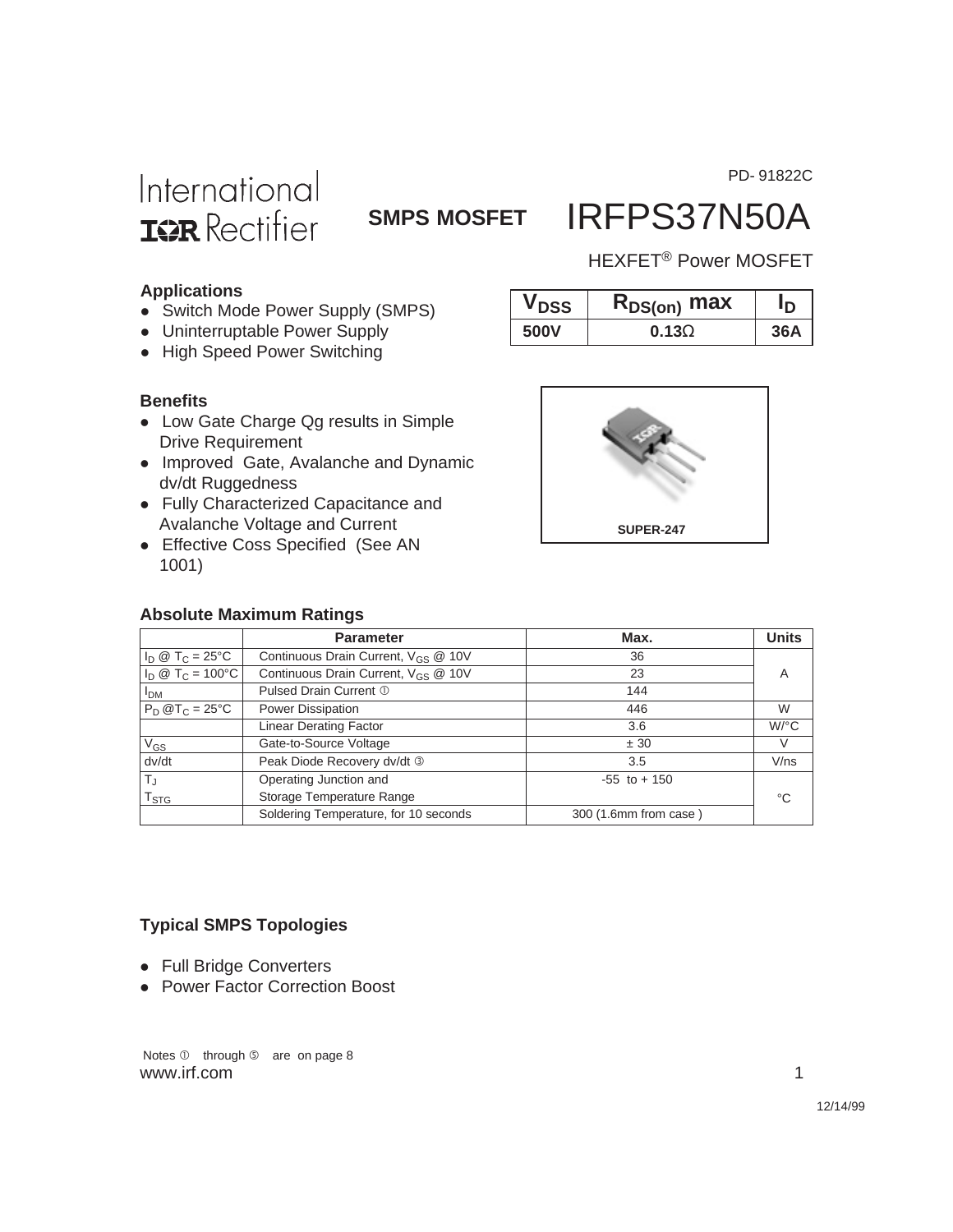### International **ISPR** Rectifier

### **Static @ TJ = 25°C (unless otherwise specified)**

|                  | <b>Parameter</b>                     | Min. |        | Typ.   Max.   Units | <b>Conditions</b>                                        |
|------------------|--------------------------------------|------|--------|---------------------|----------------------------------------------------------|
| $V_{(BR)DSS}$    | Drain-to-Source Breakdown Voltage    | 500  |        | V                   | $V_{GS} = 0V$ , $I_D = 250 \mu A$                        |
| $R_{DS(on)}$     | Static Drain-to-Source On-Resistance |      | 0.13   | Ω                   | $V_{GS} = 10V$ , $I_D = 22A$ 4                           |
| $V_{GS(th)}$     | Gate Threshold Voltage               | 2.0  | 4.0    |                     | $V_{DS} = V_{GS}$ , $I_D = 250 \mu A$                    |
| <b>I</b> DSS     | Drain-to-Source Leakage Current      |      | 25     | μA                  | $V_{DS} = 500V$ , $V_{GS} = 0V$                          |
|                  |                                      |      | 250    |                     | $V_{DS} = 400V$ , $V_{GS} = 0V$ , $T_{J} = 150^{\circ}C$ |
| l <sub>GSS</sub> | Gate-to-Source Forward Leakage       |      | 100    | nA                  | $V_{GS} = 30V$                                           |
|                  | Gate-to-Source Reverse Leakage       |      | $-100$ |                     | $V_{GS} = -30V$                                          |

## **Dynamic @ TJ = 25°C (unless otherwise specified)**

|                           | <b>Parameter</b>                    | Min.l | Typ. | Max. | <b>Units</b> | <b>Conditions</b>                                    |
|---------------------------|-------------------------------------|-------|------|------|--------------|------------------------------------------------------|
| $g_{fs}$                  | <b>Forward Transconductance</b>     | 20    |      |      | S            | $V_{DS} = 50V$ , $I_D = 22A$                         |
| $\mathsf{Q}_{\mathsf{g}}$ | <b>Total Gate Charge</b>            |       |      | 180  |              | $\ln = 36A$                                          |
| $Q_{gs}$                  | Gate-to-Source Charge               |       |      | 46   | nC           | $V_{DS} = 400V$                                      |
| $Q_{gd}$                  | Gate-to-Drain ("Miller") Charge     |       |      | 71   |              | $V_{GS}$ = 10V, See Fig. 6 and 13 $\circledcirc$     |
| $t_{d(on)}$               | Turn-On Delay Time                  |       | 23   |      |              | $V_{DD} = 250V$                                      |
| t                         | <b>Rise Time</b>                    |       | 98   |      | ns           | $I_D = 36A$                                          |
| $t_{d(off)}$              | <b>Turn-Off Delay Time</b>          |       | 52   |      |              | $R_G = 2.15\Omega$                                   |
| t                         | <b>Fall Time</b>                    |       | 80   |      |              | $R_D = 7.0\Omega$ , See Fig. 10 $\Phi$               |
| $C_{iss}$                 | Input Capacitance                   |       | 5579 |      |              | $V_{GS} = 0V$                                        |
| $C_{\text{oss}}$          | <b>Output Capacitance</b>           |       | 810  |      |              | $V_{DS} = 25V$                                       |
| C <sub>rss</sub>          | Reverse Transfer Capacitance        |       | 36   |      | pF           | $f = 1.0$ MHz, See Fig. 5                            |
| $C_{\rm oss}$             | <b>Output Capacitance</b>           |       | 7905 |      |              | $V_{GS} = 0V$ , $V_{DS} = 1.0V$ , $f = 1.0MHz$       |
| $C_{\rm oss}$             | <b>Output Capacitance</b>           |       | 221  |      |              | $V_{GS} = 0V$ , $V_{DS} = 400V$ , $f = 1.0 MHz$      |
| $Coss$ eff.               | <b>Effective Output Capacitance</b> |       | 400  |      |              | $V_{GS} = 0V$ , $V_{DS} = 0V$ to 400V $\circledcirc$ |

#### **Avalanche Characteristics**

|                 | <b>Parameter</b>                           | Typ. | Max. | <b>Units</b> |
|-----------------|--------------------------------------------|------|------|--------------|
| $E_{AS}$        | Single Pulse Avalanche Energy <sup>2</sup> |      | 1260 | mJ           |
| <sup>1</sup> AR | Avalanche Current <sup>①</sup>             |      | 36   |              |
| $E_{AR}$        | Repetitive Avalanche Energy <sup>1</sup>   |      | 44   | mJ           |

### **Thermal Resistance**

|                 | <b>Parameter</b>                    | Typ. | Max.                     | <b>'Inits</b> |
|-----------------|-------------------------------------|------|--------------------------|---------------|
| $R_{\theta$ JC  | Junction-to-Case                    |      | 0.28                     |               |
| $R_{\theta CS}$ | Case-to-Sink, Flat, Greased Surface | 0.24 | $\overline{\phantom{a}}$ | $\degree$ C/W |
| $R_{\theta$ JA  | Junction-to-Ambient                 |      | 40                       |               |

#### **Diode Characteristics**

|                       | <b>Parameter</b>                 | Min. l                                                                    |     | $Typ.$ Max. | <b>Units</b> | <b>Conditions</b>                                          |  |  |  |                       |
|-----------------------|----------------------------------|---------------------------------------------------------------------------|-----|-------------|--------------|------------------------------------------------------------|--|--|--|-----------------------|
| ls                    | <b>Continuous Source Current</b> |                                                                           |     | 36          |              | MOSFET symbol                                              |  |  |  |                       |
|                       | (Body Diode)                     |                                                                           |     |             | A            | showing the<br>ਚ−                                          |  |  |  |                       |
| $I_{SM}$              | <b>Pulsed Source Current</b>     |                                                                           |     |             | 144          |                                                            |  |  |  | integral reverse<br>G |
|                       | (Body Diode) 1                   |                                                                           |     |             |              | p-n junction diode.<br>Is                                  |  |  |  |                       |
| <b>V<sub>SD</sub></b> | Diode Forward Voltage            |                                                                           |     | 1.5         | V            | $T_{d} = 25^{\circ}C$ , $I_{S} = 36A$ , $V_{GS} = 0V$<br>4 |  |  |  |                       |
| $t_{rr}$              | <b>Reverse Recovery Time</b>     |                                                                           | 570 | 860         | ns           | $T_{\rm J} = 25^{\circ}$ C, I <sub>F</sub> = 36A           |  |  |  |                       |
| $Q_{rr}$              | Reverse RecoveryCharge           |                                                                           | 8.6 | 13          | uС           | $di/dt = 100A/\mu s$ 4                                     |  |  |  |                       |
| $t_{on}$              | Forward Turn-On Time             | Intrinsic turn-on time is negligible (turn-on is dominated by $L_S+L_D$ ) |     |             |              |                                                            |  |  |  |                       |
| ⌒                     |                                  |                                                                           |     |             |              | www.irf.com                                                |  |  |  |                       |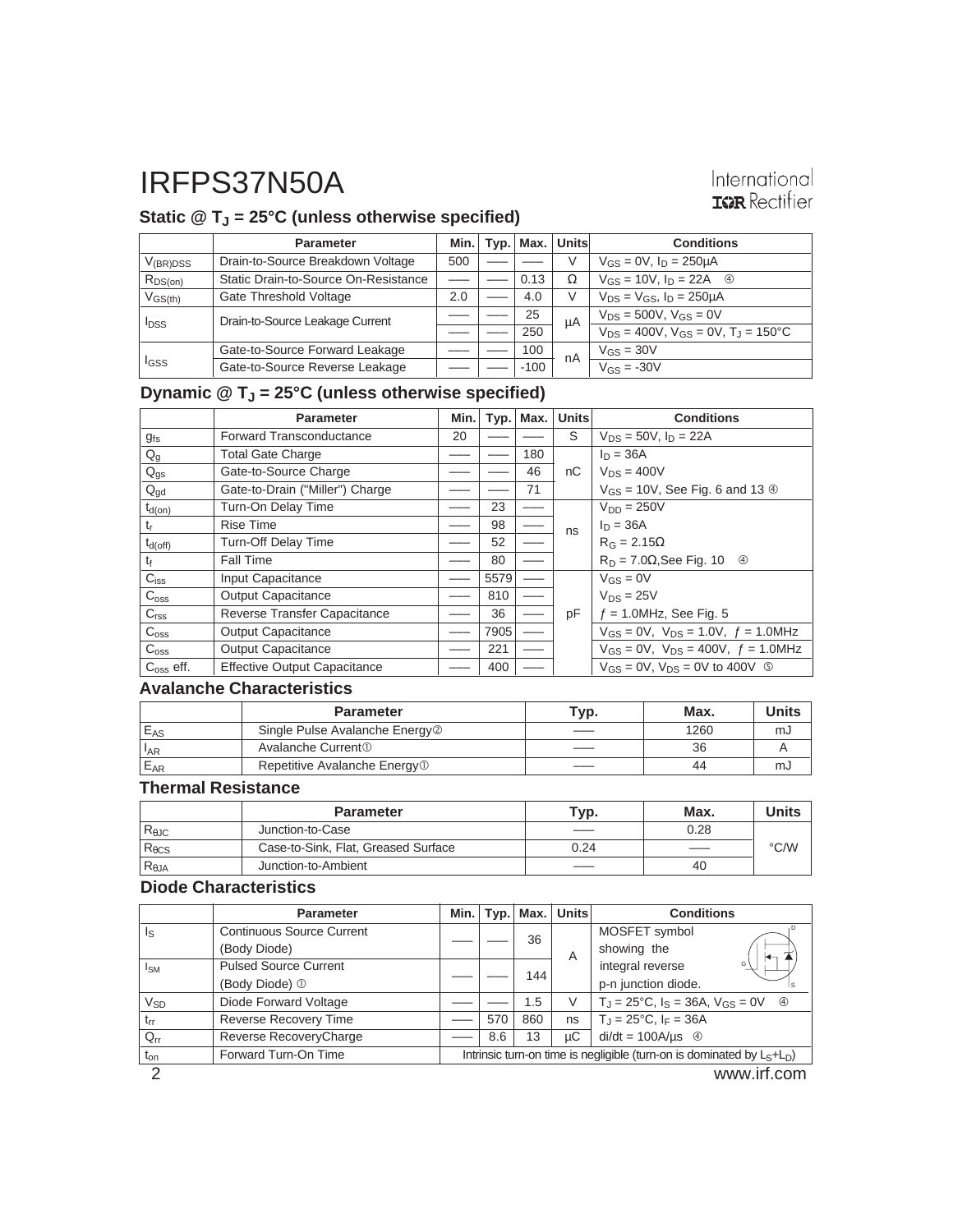



**Fig 1.** Typical Output Characteristics **Fig 2.** Typical Output Characteristics





**Fig 3.** Typical Transfer Characteristics



**Fig 4.** Normalized On-Resistance Vs. Temperature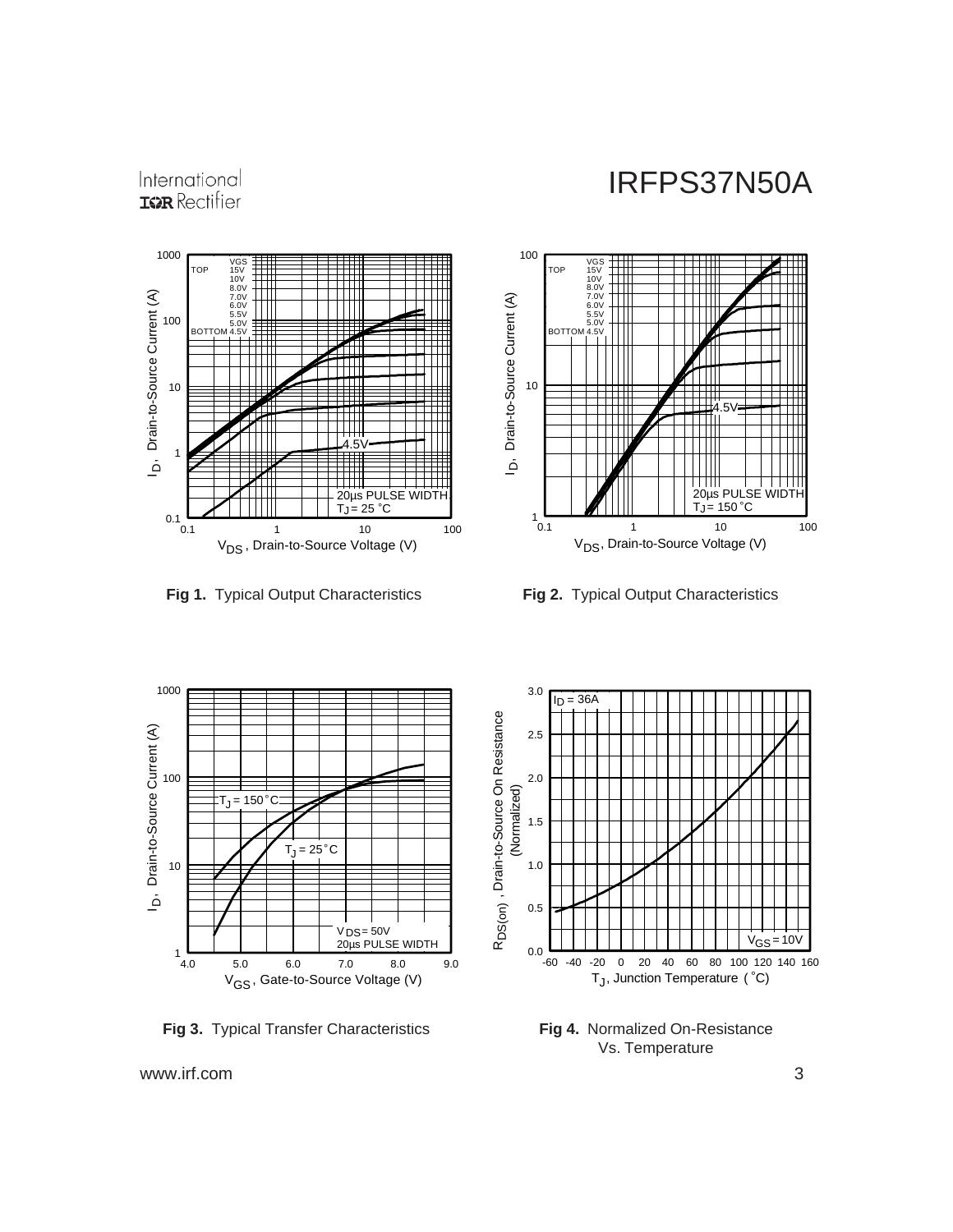### International **IGR** Rectifier





### **Fig 8.** Maximum Safe Operating Area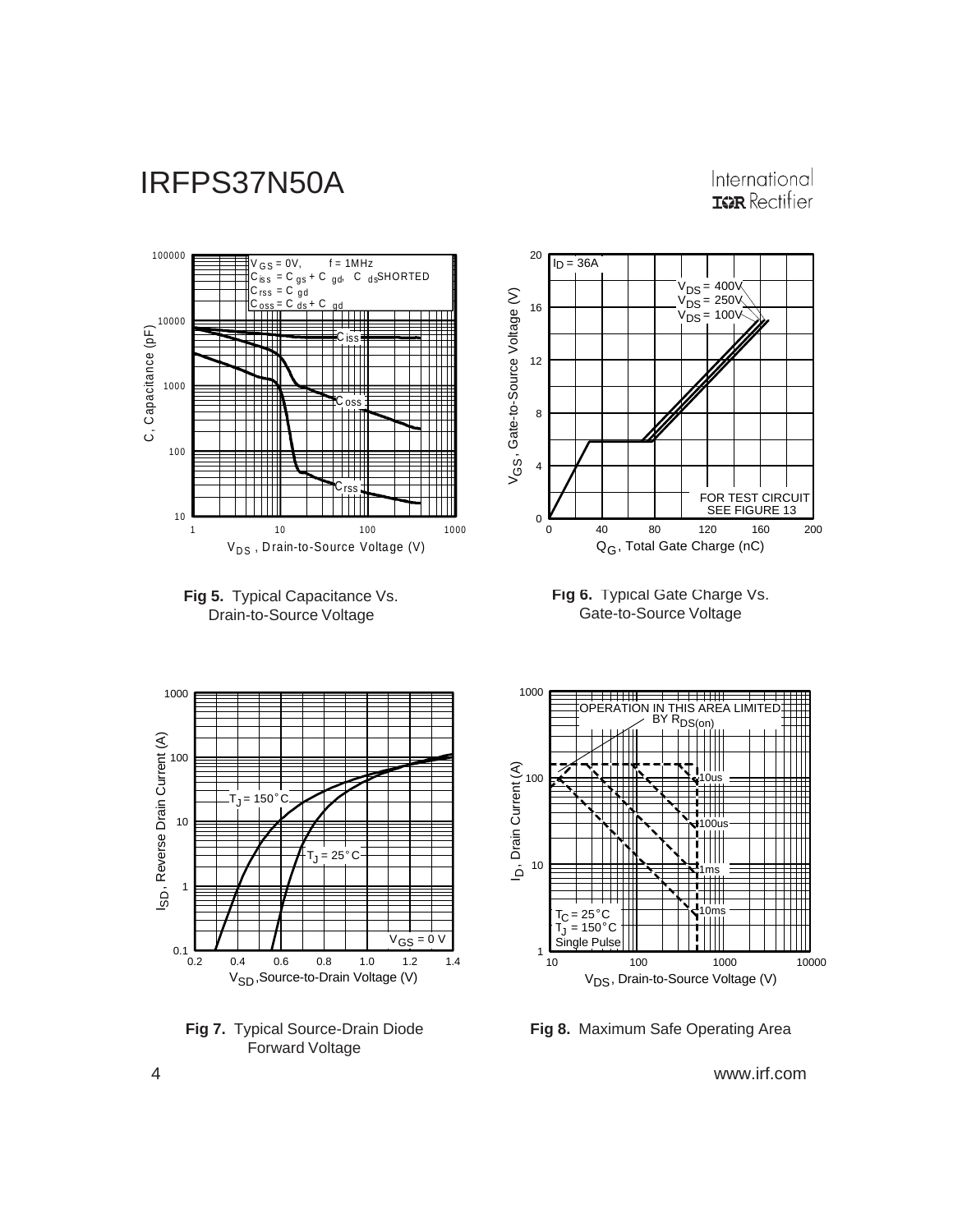### International **IGR** Rectifier





## IRFPS37N50A



**Fig 10a.** Switching Time Test Circuit



**Fig 10b.** Switching Time Waveforms



**Fig 11.** Maximum Effective Transient Thermal Impedance, Junction-to-Case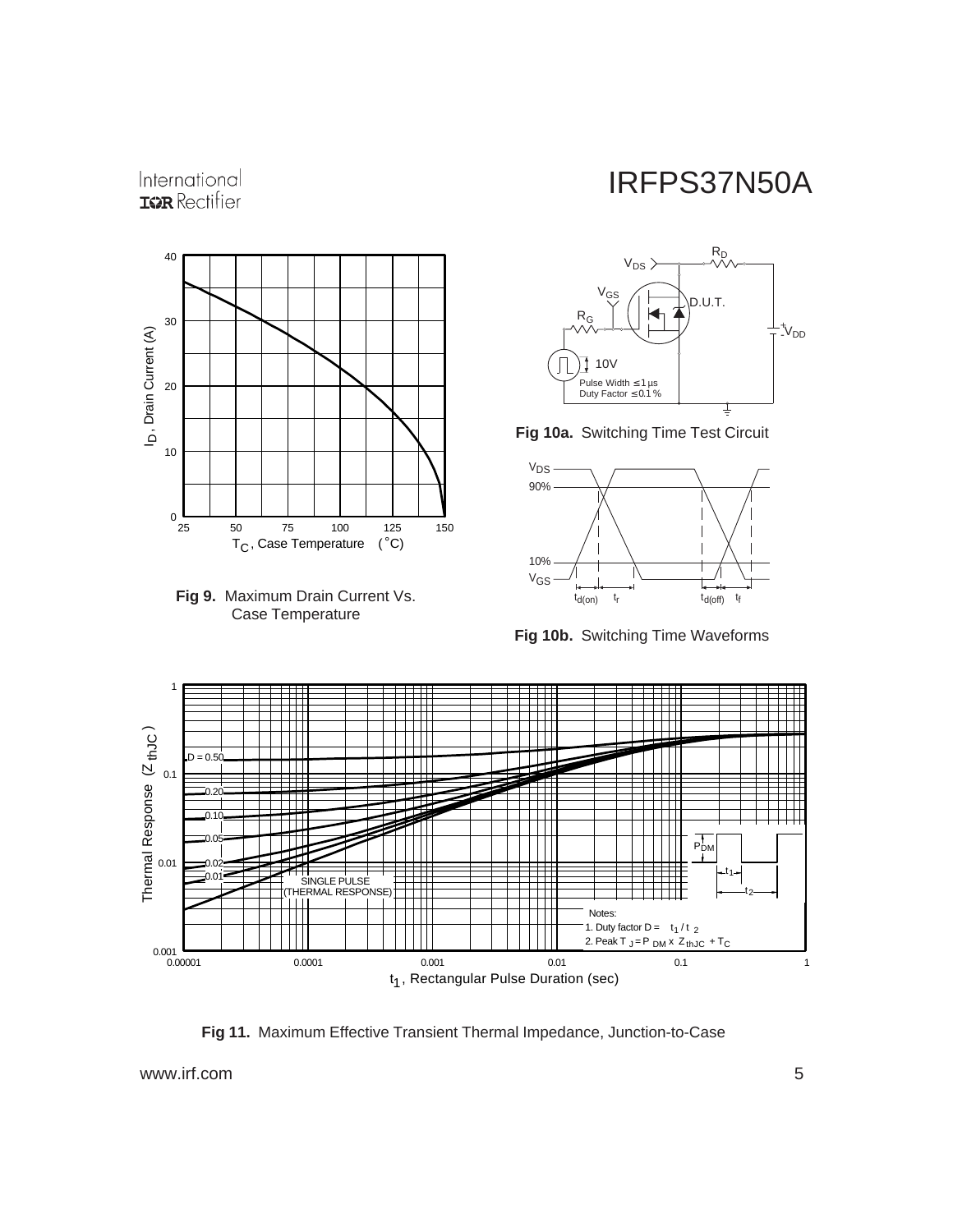International **IGR** Rectifier

![](_page_5_Figure_2.jpeg)

![](_page_5_Figure_3.jpeg)

![](_page_5_Figure_4.jpeg)

Fig 12b. | Unclamped Inductive Waveforms

![](_page_5_Figure_6.jpeg)

**Fig 13a.** Basic Gate Charge Waveform

![](_page_5_Figure_8.jpeg)

6 www.irf.com **Fig 13b.** Gate Charge Test Circuit

![](_page_5_Figure_10.jpeg)

**Fig 12c.** Maximum Avalanche Energy<br>Vs. Drain Current

![](_page_5_Figure_12.jpeg)

**Fig 12d.** Typical Drain-to-Source Voltage Vs. Avalanche Current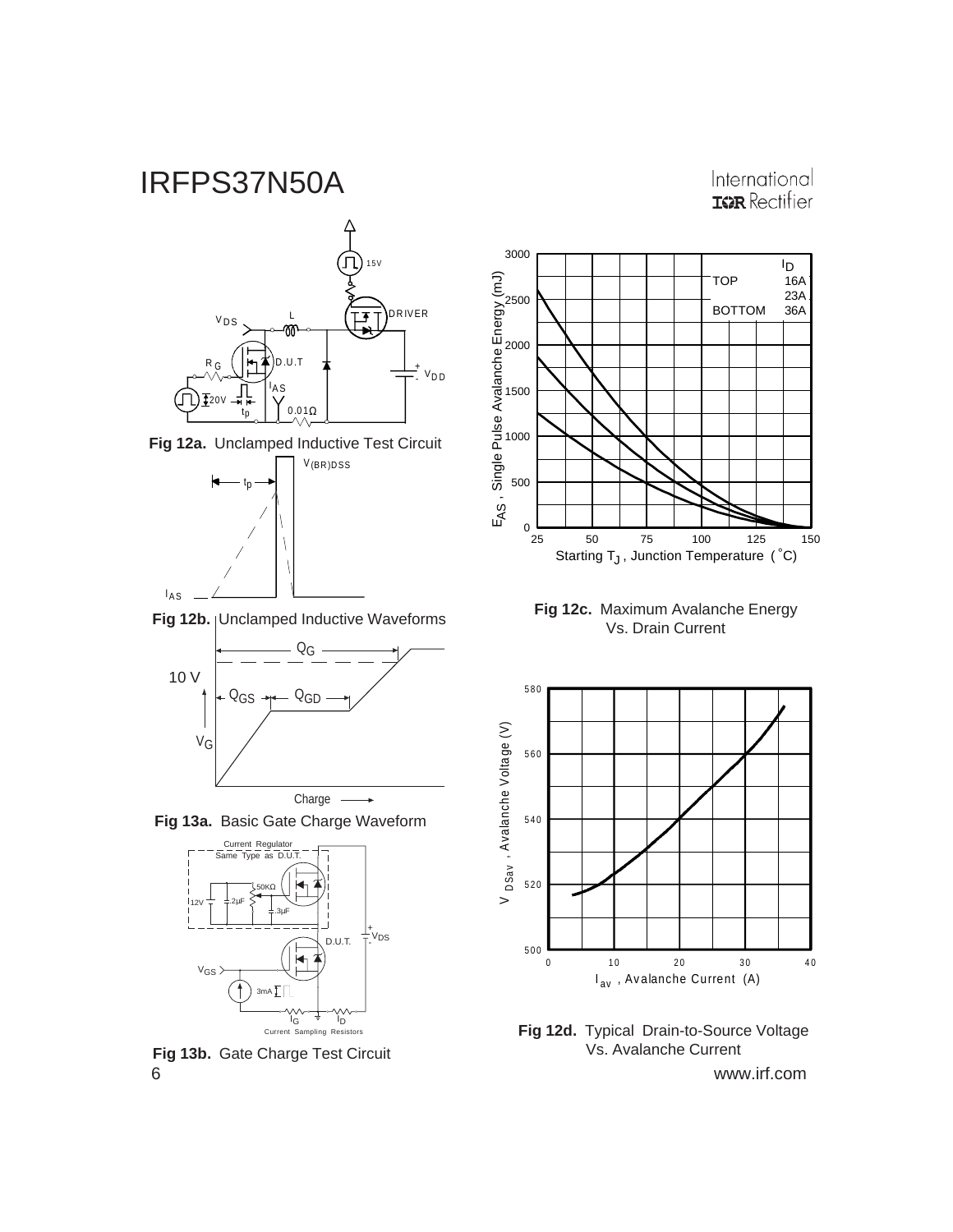![](_page_6_Figure_2.jpeg)

### **Peak Diode Recovery dv/dt Test Circuit**

 $*$   $V_{GS}$  = 5V for Logic Level Devices

![](_page_6_Figure_5.jpeg)